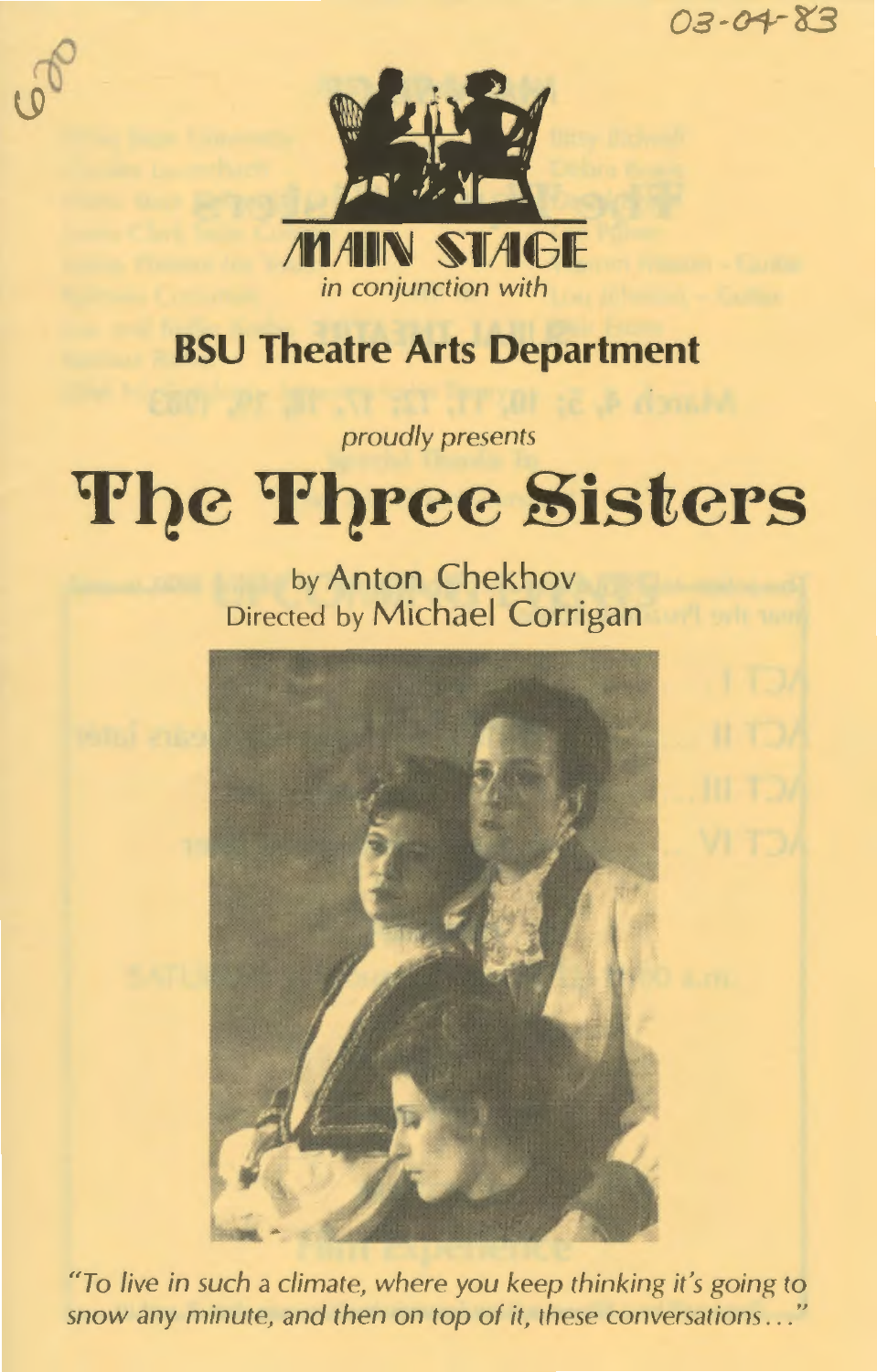### **MAIN STAGE**

# *presents*  **The Three Sisters**

### *in the*  **SURAL THEATRE**

**March 4, 5; 10, 11, 12; 17, 18, 19, 1983** 

The action takes place in a provincial town in Russia, 1900, in and near the Prozorov house.

| ACT I Springtime                        |
|-----------------------------------------|
| ACT II  Winter evening, two years later |
|                                         |
| ACT IV  Autumn, two years later         |

There will be a fifteen minute intermission between Acts II and Ill.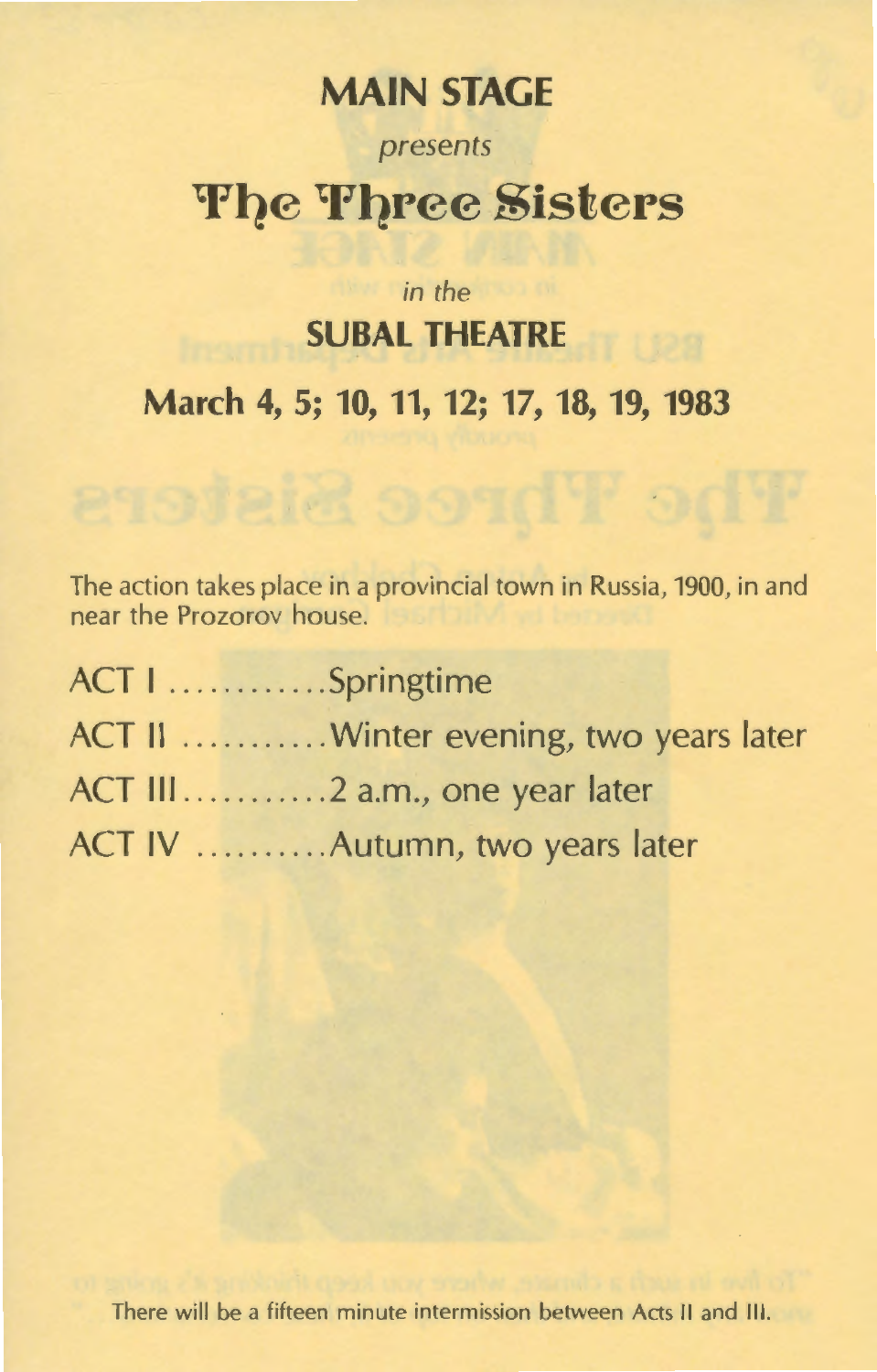### **Characters in the Play**

#### **Olga:**

"... day by day I feel my youth and strength draining out of me."

#### Masha:

"to be able to play so superbly, and at the same time to realize that nobody understands you."

#### **Irina:**

"I must look for another place; this is not right for me."

**Prozorov, Andrei Sergeyevich, their brother:**  "My dear sisters, my darling sisters, don't believe me."

**Natalya lvanovna, his fiance, later his wife:**  "I know what I am talking about."

**Kulygin, Fyodor llyich, husband of Masha:**  "I am content, content, content."

**Vershinin, Aleksandr lgnatyevich, Lieutenant Colonel Battery Commander:**  "That's exactly what's been lacking in my life; flowers such as these ...

**Baron Tuzenbach, Nikolai Lvovich, Lieutenant:**  "I have a passionate thirst for life."

**Solyony, Vassily Vassilyevich, Staff Captain:**  "I am strange; who is not strange?"

**Chebutykin, Ivan Romanovich, Army Doctor:**  "... and it really doesn't matter."

**Fedotik, Second Lieutenant:**  "Stand still . .. once more for the last time."

**Roday, Second Lieutenant:**  "Goodbye; I must go, or I shall begin to cry."

#### **Ferapont, a Porter:**

"I wouldn't know . .. I don't hear well."

**Anfisa, the Nurse:** 

"Where will I go? I'm eighty, going on eighty-two."

#### **Maid:**

"Protopopov is waiting in a troika."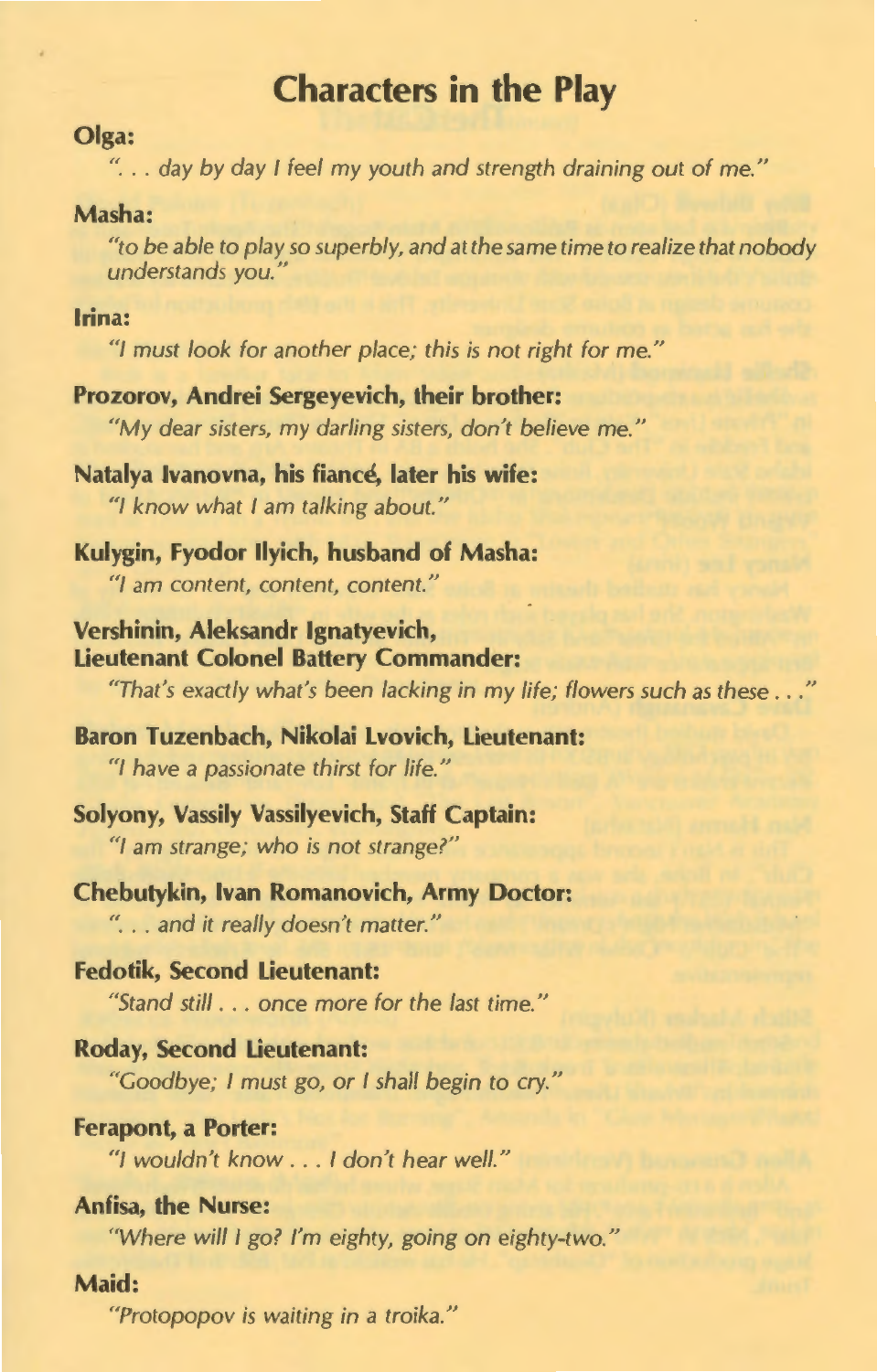#### **Bitsy Bidwell** (Olga)

Bitsy was last seen as Passionella in Main Stage's "The Apple Tree" and as Lizzie in Stage Coach's "The Rainmaker". She has appeared with many of Boise's theatres, toured with Antique Festival Theatre, and currently teaches costume design at Boise State University. This is the 69th production for which she has acted as costume designer.

#### **Shellie Harwood** (Masha)

Shellie is a co-producer for Main Stage, where she has appeared as Amanda in "Private Lives", Kate in "Bedroom Farce", Doris in "Same Time, Next Year", and Freddie in "The Club". She holds a BA in Theatre Arts and has studied at Idaho State University, Boise State University, and Yale Repertory Theatre. Her credits include Desdemona in "Othello" and Honey in "Who's Afraid of Virginia Woolf?"

#### **Nancy Lee** (Irina)

Nancy has studied theatre at Boise State University and the University of Washington. She has played such roles as the wife in "Blood Wedding", Emily in "Alfred the Great" and Sally in "Tribute" at Boise Little Theatre. This is her first appearance with Main Stage.

#### **Dave Cavanaugh** (Andrei)

David studied theatre arts at the University of Idaho, and is now pursuing a BA in psychology at BSU. His interests include acting, writing, and directing. Recent credits are "A Doll's House" at BLT, and " Luv" and "Beckett" at BSU.

#### **Nan Harms** (Natasha)

This is Nan's second appearance with Main Stage, her first as Algy in "The Club". In Boise, she was a company member with the Idaho Shakespeare Festival (I.S.F.) last summer as Maria in "Twelfth Night" and Helena in "Midsummer Night's Dream". Nan has been freelancing as a makeup artist for "The Club", "Come What Mae", and I.S.F. She is Kryolan's regional representative.

#### **Stitch Marker** (Kulygin)

Stitch studied theatre at B.S.U. and has worked with Idaho Shakespeare Festival, Theatre in a Trunk, B.L.T. and Main Stage. He most recently performed in "Private Lives, "Twelfth Night", "Bedroom Farce" and " Elephant Man".

#### **Allen Grunerud** (Vershinin)

Allen is a co-producer for Main Stage, where he has directed "Private Lives" and "Bedroom Farce". His acting credits include George in "Same Time, Next Year", Nick in "Who's Afraid of Virginia Woolf?" and Cliff in the recent Main Stage production of "Deathtrap". He has worked at ISU, BSU and Theatre in a Trunk.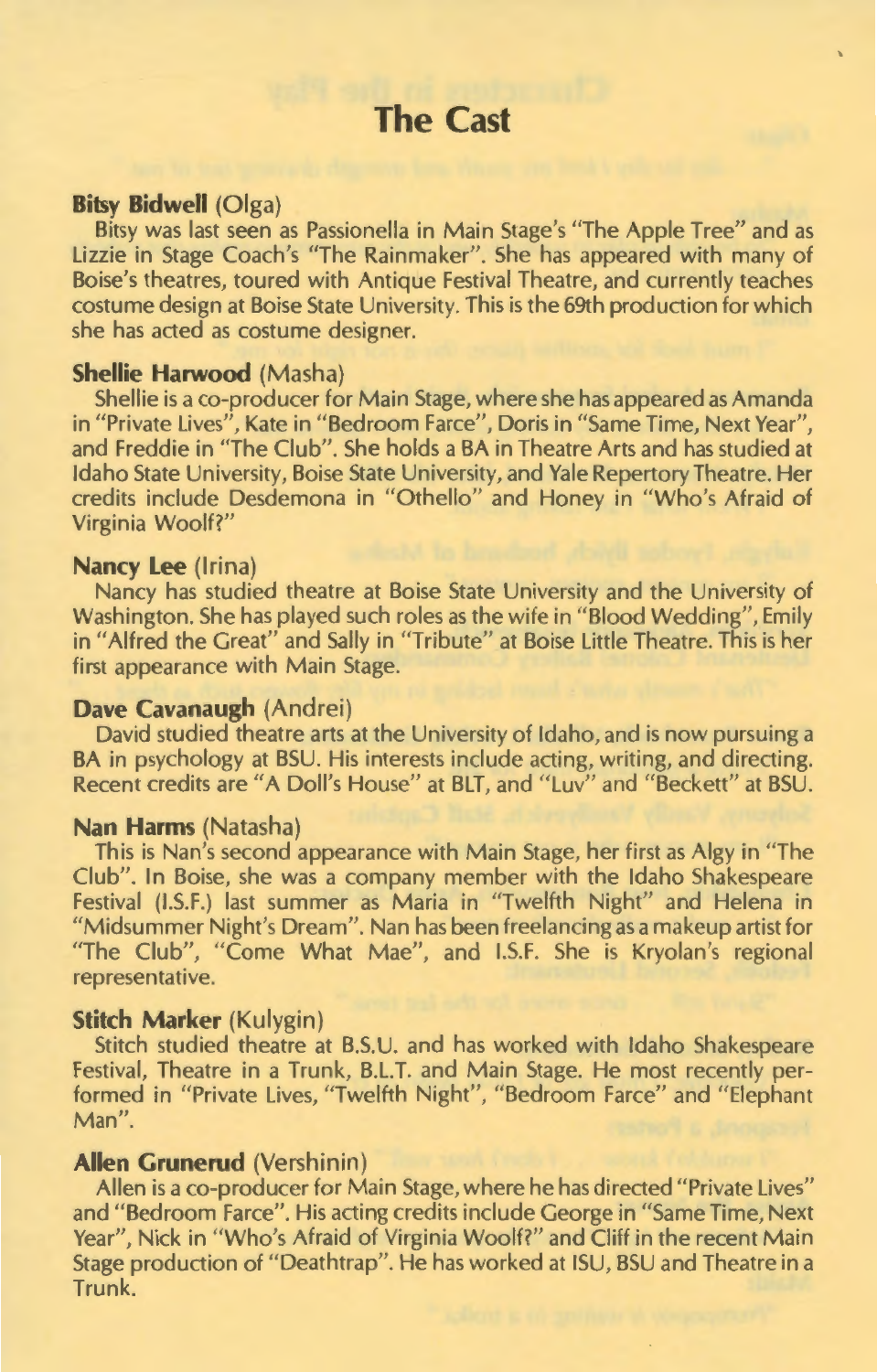#### **David Painter** (Tuzenbach)

David is currently a senior in theatre at BSU and has also studied at University of Utah and NYU. He will be directing "Close Ties" at BSU in May. David has worked at BLT, ISF and ITY, where he was most recently seen in "A Christmas Carol".

#### **Rick Hunt** (Solyony)

Rick is a familiar face to Main Stage audiences, having played roles in "Bedroom Farce", "Lovers and Other Strangers" and "Deathtrap". He was also seen in "Time of Your Life" at Boise Little Theatre.

#### **Dan Peterson** (Chebutykin)

Dan holds a BA in Theatre Arts from BSU and has appeared in shows there as well as Theatre in a Trunk, BLT, and the Idaho Shakespeare Festival. His most recent appearances with Main Stage were in "Lovers and Other Strangers" and "Deathtrap".

#### **Bill Sargent** (Fedotik)

Bill joins Main Stage in his first performance since high school. He has been active in music in the Boise area as a promoter and producer. He is employed by the Idaho Transportation Department.

#### **Robert Maughan** (Roday)

Bob most recently appeared in Idaho Theatre for Youth's 1982 production of "Napps". Other recent credits include producing "Wizard of Oz"- '82, Challis Community Theatre and "The Last Resort", Vancouver Academy Players - '82, Vancouver, Washington.

#### **Rick Anderson** (Ferapont)

Rick started acting in college fifteen years ago, and was a student actor with Snake Basin Drama for two years. He has taught drama at both the High School and Junior High level. His most recent role was that of the Inquisitor in "The Lark."

#### **Rebecca Woodworth** (Anfisa)

Rebecca has been an amateur actress for about 30 years, acting in Town and Gown Theatre in Stillwater, Oklahoma; Theatre in a Trunk; and Boise Little Theatre, where she has received three Beulah Awards. She has appeared as jennie in "The Lady's Not for Burning", Amanda in "Glass Menagerie" and Millie in "Hot'l Baltimore".

#### **Sarah T. Baisness** (Maid)

Sarah has appeared with various companies in Montana, Massachusetts, as well as Idaho. Recently she was seen in Stagecoach's "Fallen Angels" and in the title role in BSU's "Candida".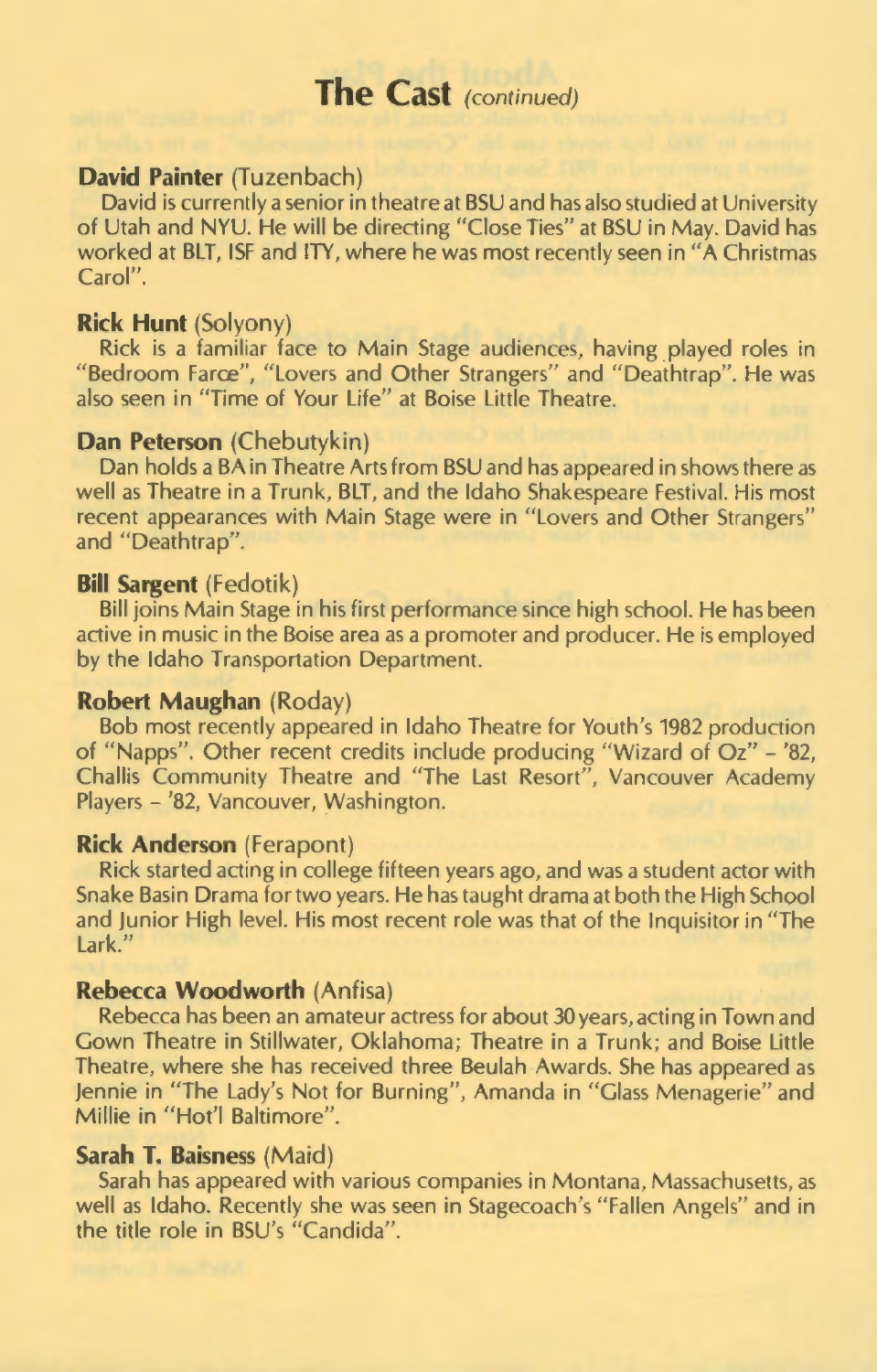### **About the Play**

Chekhov is the master of realistic drama. He wrote "The Three Sisters" in the crimea in 1900, but never saw his "Crimean Hodgepodge", as he called it, when it premiered in 1901. Sans plot, detailed moments receive focus in "The Three Sisters". A poetry shines through the Naturalism. The comic is often sad; the sad somewhat vaudevillian. Chekhov was an objective artist. He presented life as he saw it. Judgments are left to the audience; but his humanism shows in this exquisite work for the stage.

### **About the Director**

Michael Corrigan has worked with several theatres in the San Francisco Bay area. He worked with Sam Shepard and Joseph Chaikin at the Marin Playwrights Festival, directed Joe Gistirak in a special production of "Krapp's Last Tape", and writes for the stage and film. His adaptation of a Commedia show, directed by Evzen Drmola, toured Idaho in 1977.

As an actor, Mr. Corrigan has appeared in two productions of "The Three Sisters"; one at Idaho State University, where he also taught English.

### **Production Crew**

| Shellie Harwood     |
|---------------------|
|                     |
|                     |
|                     |
|                     |
|                     |
|                     |
|                     |
|                     |
|                     |
|                     |
|                     |
|                     |
| <b>Guen Omeron</b>  |
| Sarah Barsness      |
| <b>Nancy Berger</b> |
| <b>Cherry Bragg</b> |
| <b>Jody Harms</b>   |
|                     |
| <b>Rick Hunt</b>    |
| Michael Corrigan    |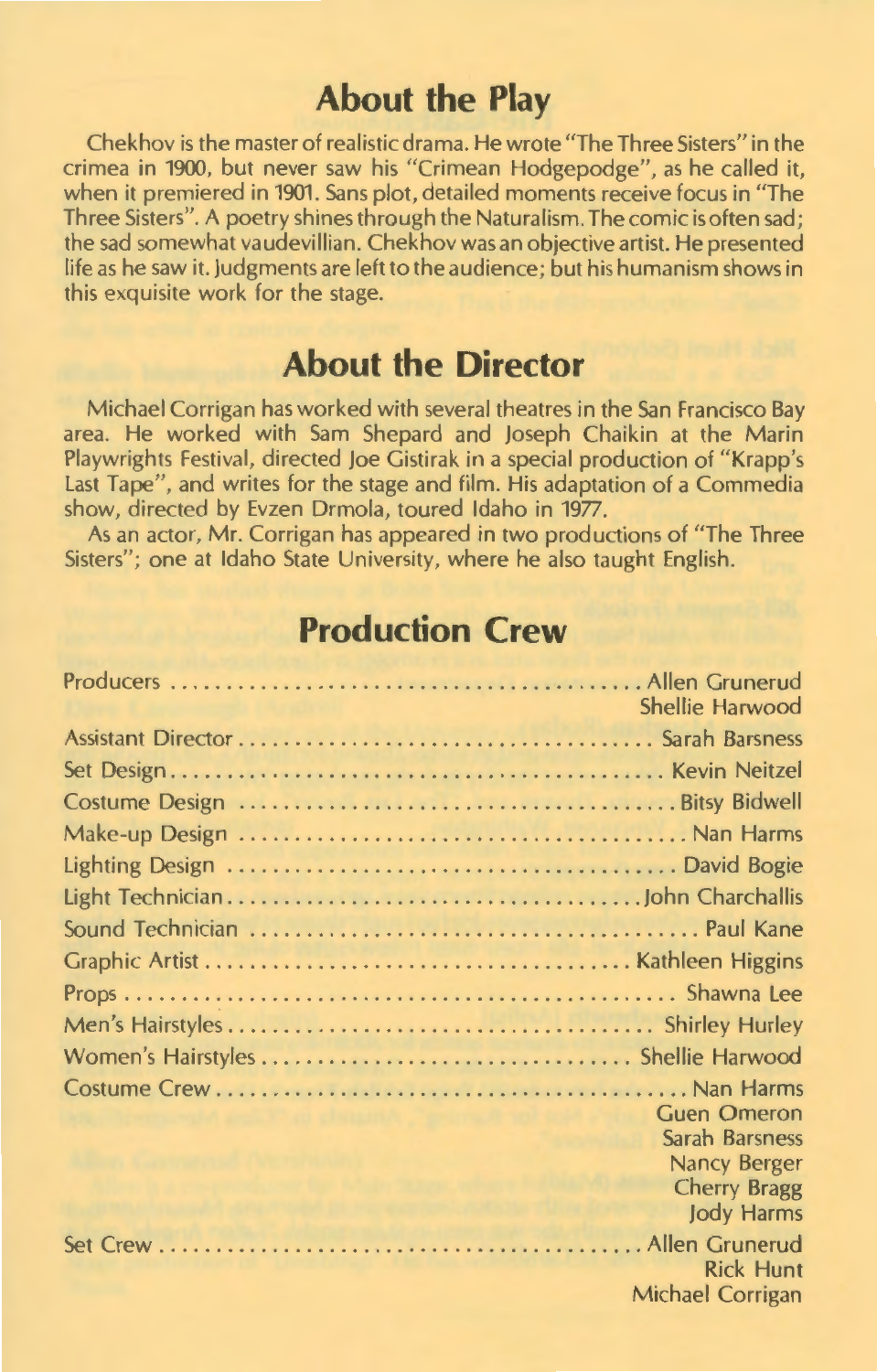#### Acknowledgements

Boise State University Charles Lauterbach Idaho State University Lewis-Clark State College Idaho Theatre for Youth Fantasia Costumes Lou and Kellie Kosho Barbara Porter John M. Condrin - for access to his library Bitsy Bidwell Debra Bogie David Bogie Lee Pulver Warren Mason - Guitar Lou Johnson - Guitar Hair Estate

Special Thanks To Fran and Orion Grunerud

# **UPCOMING EVENTS-**

**BSU** 

**"Twelfth Night"**  APRIL 20-23

Idaho Theatre for Youth *presenting* 

### **Aladdin**

SATURDAYS through MARCH 12, 11:00 a.m.

MARCH 19 **Class Recital** 

MARCH 26 **Film Experience**